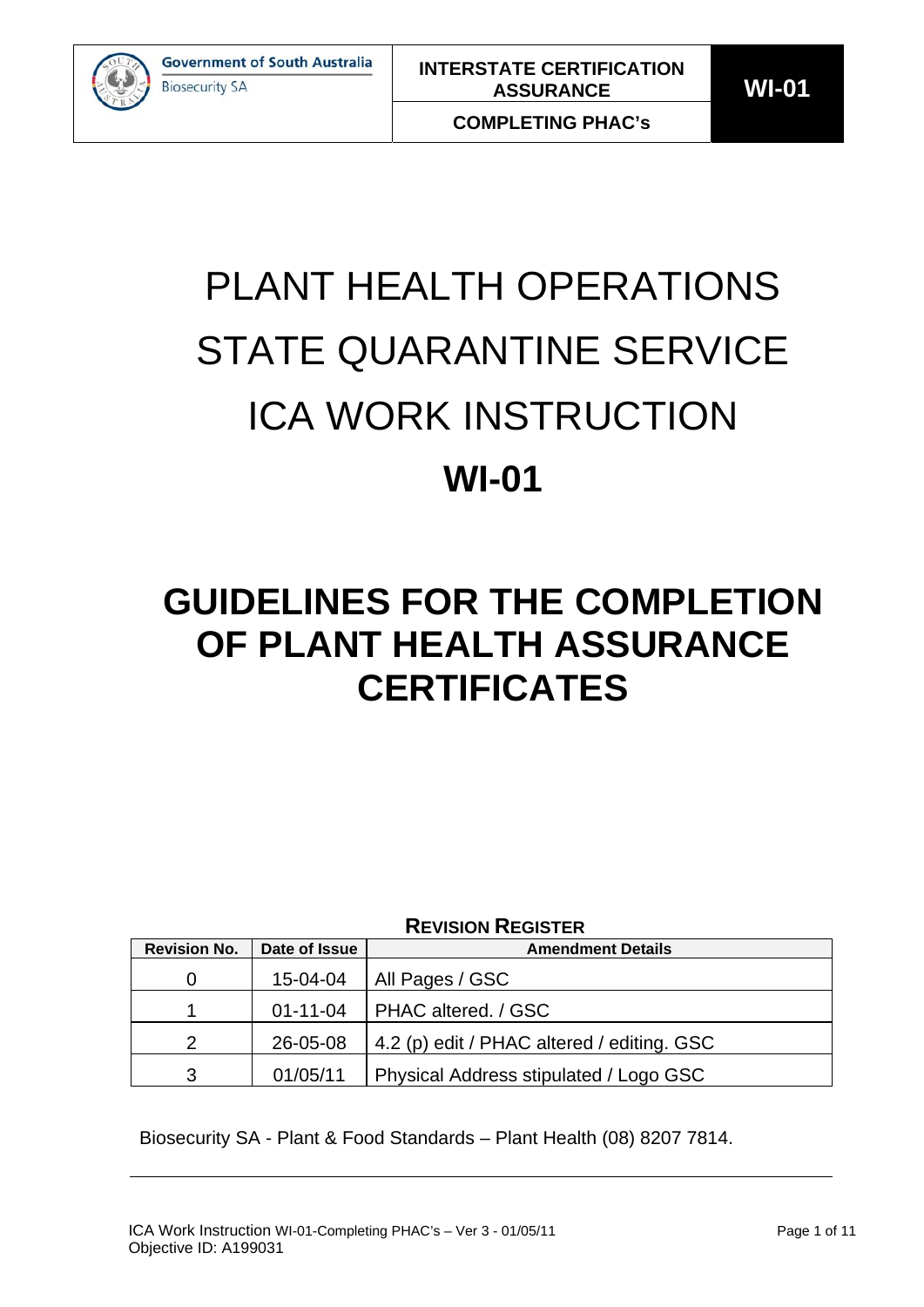# **TABLE OF CONTENTS**

| 4.1                                                            |  |
|----------------------------------------------------------------|--|
| 4.2                                                            |  |
|                                                                |  |
|                                                                |  |
|                                                                |  |
|                                                                |  |
|                                                                |  |
|                                                                |  |
|                                                                |  |
| Attachment 1                                                   |  |
| Plant Health Assurance Certificate (EXAMPLE) 8<br>Attachment 2 |  |
| Attachment 3                                                   |  |

A copy of this Procedure and other ICA information is available on the Biosecurity SA – Plant Health web-site at; http://www.pir.sa.gov.au/ica

All contact regarding this Procedure or ICA should be made to ICA Officer, Biosecurity SA - Plant Health Operations on (08) 8207 7814.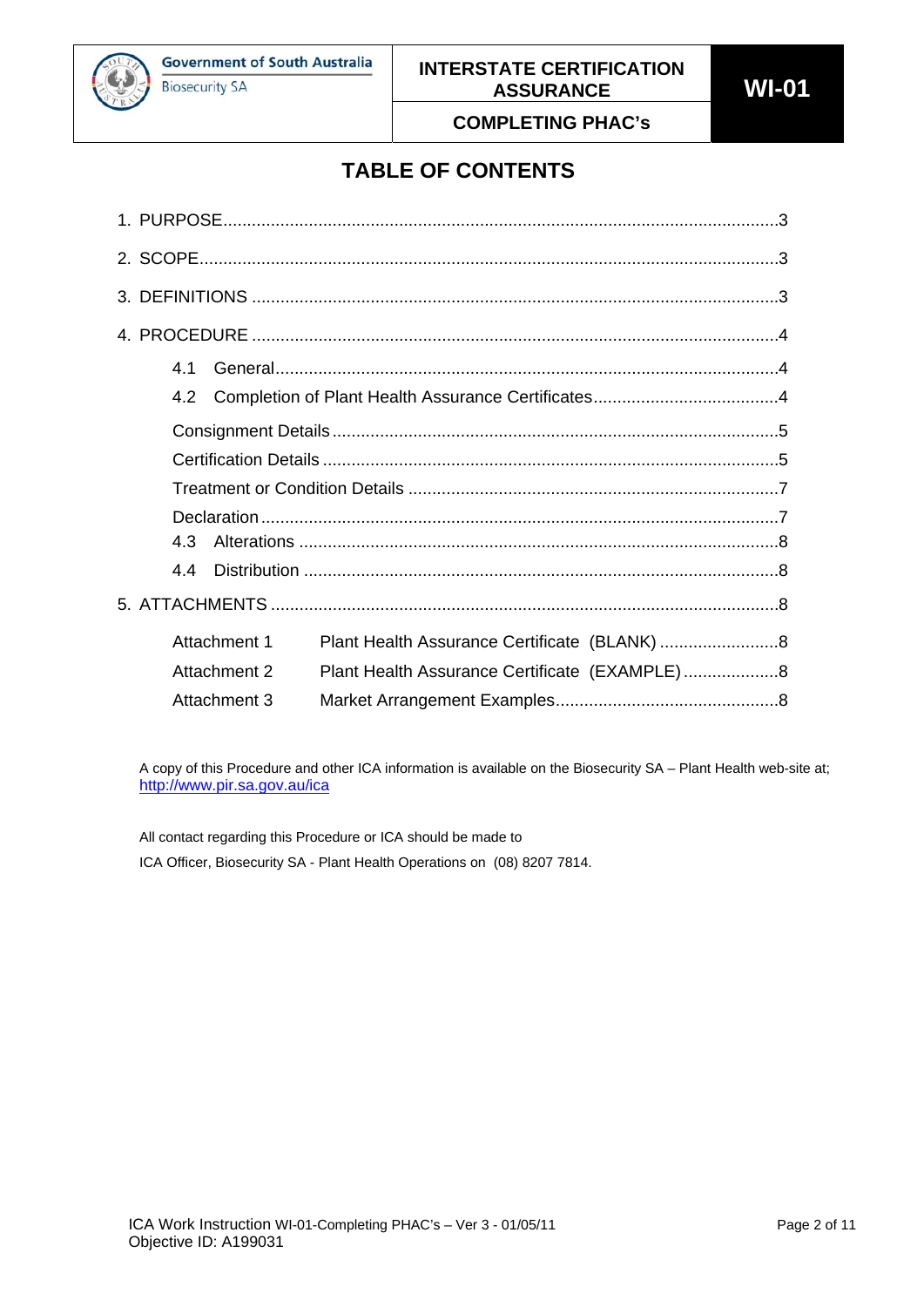# **1. PURPOSE**

The purpose of this work instruction is to provide guidelines for completion of the form *Plant Health Assurance Certificate***.**

# **2. SCOPE**

This work instruction covers the requirements for completion and issuance of a *Plant Health Assurance Certificate* by an Authorised Signatory of an accredited business for all produce prepared and certified under an Interstate Certification Assurance (ICA) arrangement in South Australia.

'Prepared' includes all produce subjected to a chemical or physical disinfestation treatment and all produce graded to meet a condition requirement by a business operating under an ICA arrangement.

# **3. DEFINITIONS**

| <b>Accredit</b>                          | means to accredit persons to issue Plant Health Assurance<br>Certificates                                                                                                                                                                                                                                                                                    |
|------------------------------------------|--------------------------------------------------------------------------------------------------------------------------------------------------------------------------------------------------------------------------------------------------------------------------------------------------------------------------------------------------------------|
| <b>Assurance Certificate</b>             | means a Plant Health Assurance Certificate.                                                                                                                                                                                                                                                                                                                  |
| <b>Authorised Signatory</b>              | means an officer of an ICA accredited Business whose<br>name and specimen signature is provided as an authorised<br>signatory on the Business's Application for Accreditation.                                                                                                                                                                               |
| <b>Business</b>                          | means the legal entity responsible for the operation of the<br>ICA arrangement detailed on the Business's Application for<br>Accreditation.                                                                                                                                                                                                                  |
| <b>Certification</b><br><b>Assurance</b> | means a voluntary arrangement between PIRSA and a<br>Business that demonstrates effective in-house quality<br>management and provides assurance through documented<br>procedures and records that produce meets specified<br>requirements.                                                                                                                   |
| <b>Certified/certification</b>           | means covered by a valid Plant Health Assurance Certificate<br>issued by a Business operating under an ICA arrangement                                                                                                                                                                                                                                       |
| <b>Consignee</b>                         | means the person or business to whom the produce is<br>initially consigned following certification and who will be<br>responsible for deciding the next destination of the produce<br>if it is reconsigned.                                                                                                                                                  |
| <b>Consignor</b>                         | means the person or business that prepared the produce for<br>certification or is responsible for deciding the initial<br>destination of the certified produce. (Normally the owner of<br>the produce but may be an agent of the owner who makes<br>marketing decisions on behalf of the owner - See<br>Attachment 3 for "Examples of Market Arrangements"). |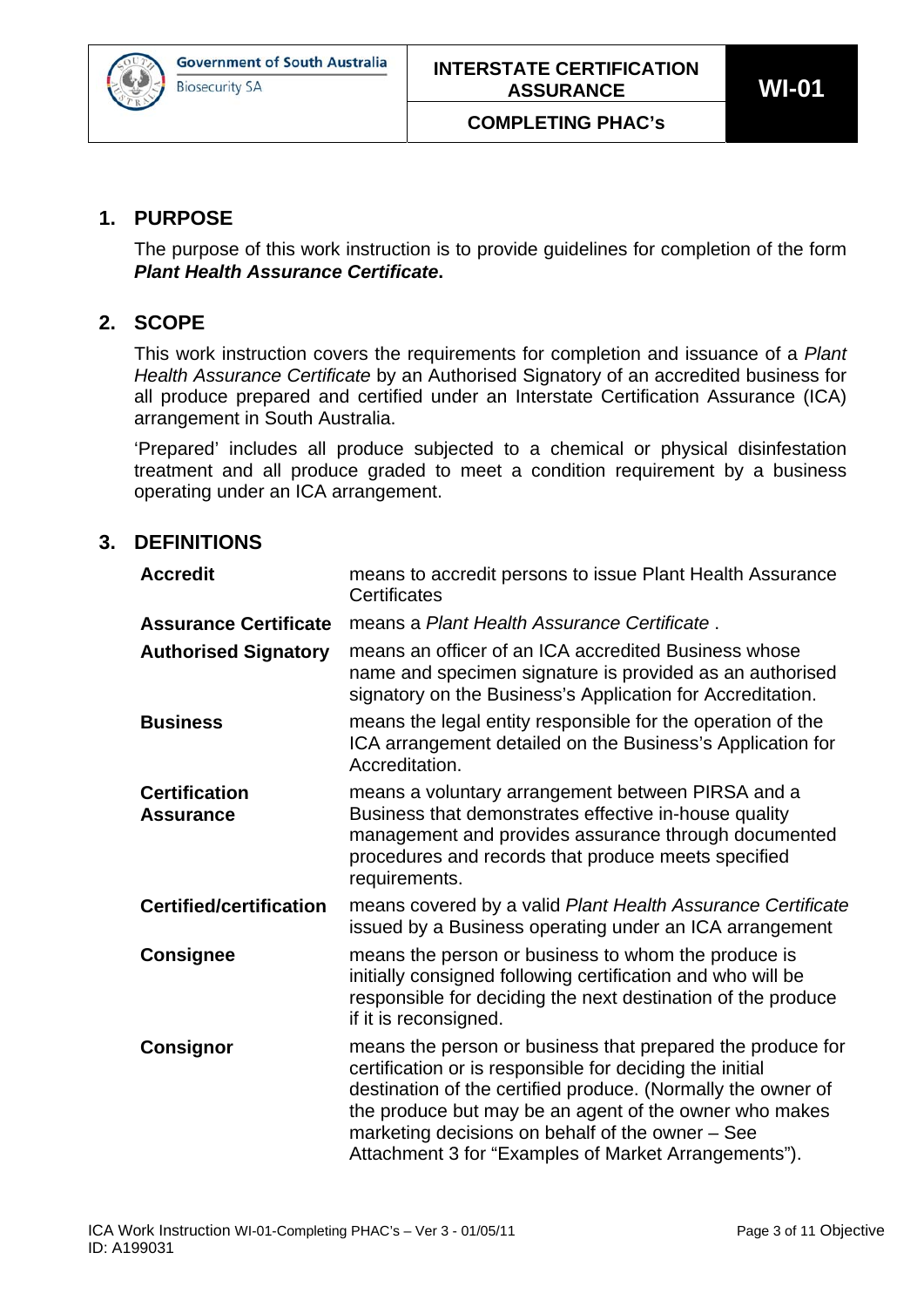

# **INTERSTATE CERTIFICATION ASSURANCE WI-01**

**COMPLETING PHAC's**

| <b>Interstate</b><br><b>Certification</b><br><b>Assurance</b> | means the national Certification Assurance system<br>developed to meet the requirements of State and Territory<br>governments for the certification of produce for interstate<br>and intrastate quarantine purposes. |
|---------------------------------------------------------------|----------------------------------------------------------------------------------------------------------------------------------------------------------------------------------------------------------------------|
| <b>Original consignment</b>                                   | means the whole or intact consignment as it left the place of<br>certification to the consignee.                                                                                                                     |
| <b>PIRSA</b>                                                  | means Primary Industries and Resources South Australia -<br>Biosecurity SA - Plant and Food Standards - Plant Health.                                                                                                |
| <b>Prepared</b>                                               | means subjected to a chemical or physical disinfestation<br>treatment or graded to meet a produce condition<br>requirement.                                                                                          |
| <b>Quarantine Area</b>                                        | means a pest quarantine area                                                                                                                                                                                         |
| <b>Re-consignee</b>                                           | means the person or business to which the produce is next<br>consigned after the original consignment.                                                                                                               |
| <b>Splitting a</b><br>consignment                             | means the act of dividing an original consignment into<br>sub-consignments for the purpose of:                                                                                                                       |
|                                                               | sending the sub-consignments to different consignees;<br>(a)<br>or                                                                                                                                                   |
|                                                               | transporting the sub-consignments to the same<br>(b)<br>consignee on different vehicles or via different<br>transport methods.                                                                                       |
| <b>Sub-consignment</b>                                        | means the part of the original consignment that is being split<br>from the rest of the consignment.                                                                                                                  |
|                                                               |                                                                                                                                                                                                                      |

NOTE: Examples of common Marketing Arrangements which may assist to clarify who might be a consignor, consignee and re-consignee are provided in Attachment 3

# **4. PROCEDURE**

# **4.1 GENERAL**

The form *Plant Health Assurance Certificate* is used to provide evidence that produce has been treated or meets a specified condition, and has been prepared by an accredited Business operating under an ICA arrangement.

The form is used to provide evidence to Australian plant quarantine authorities of conformance with applicable quarantine requirements for consignments moving across quarantine barriers (ie state or territory borders or the borders of pest quarantine areas).

# **4.2 COMPLETION OF PLANT HEALTH ASSURANCE CERTIFICATES**

The form shall be completed by handwriting, typing, printing or stamping the information neatly and legibly in the appropriate spaces provided.

# **NOTE: The same information must be included on each copy of the certificate.**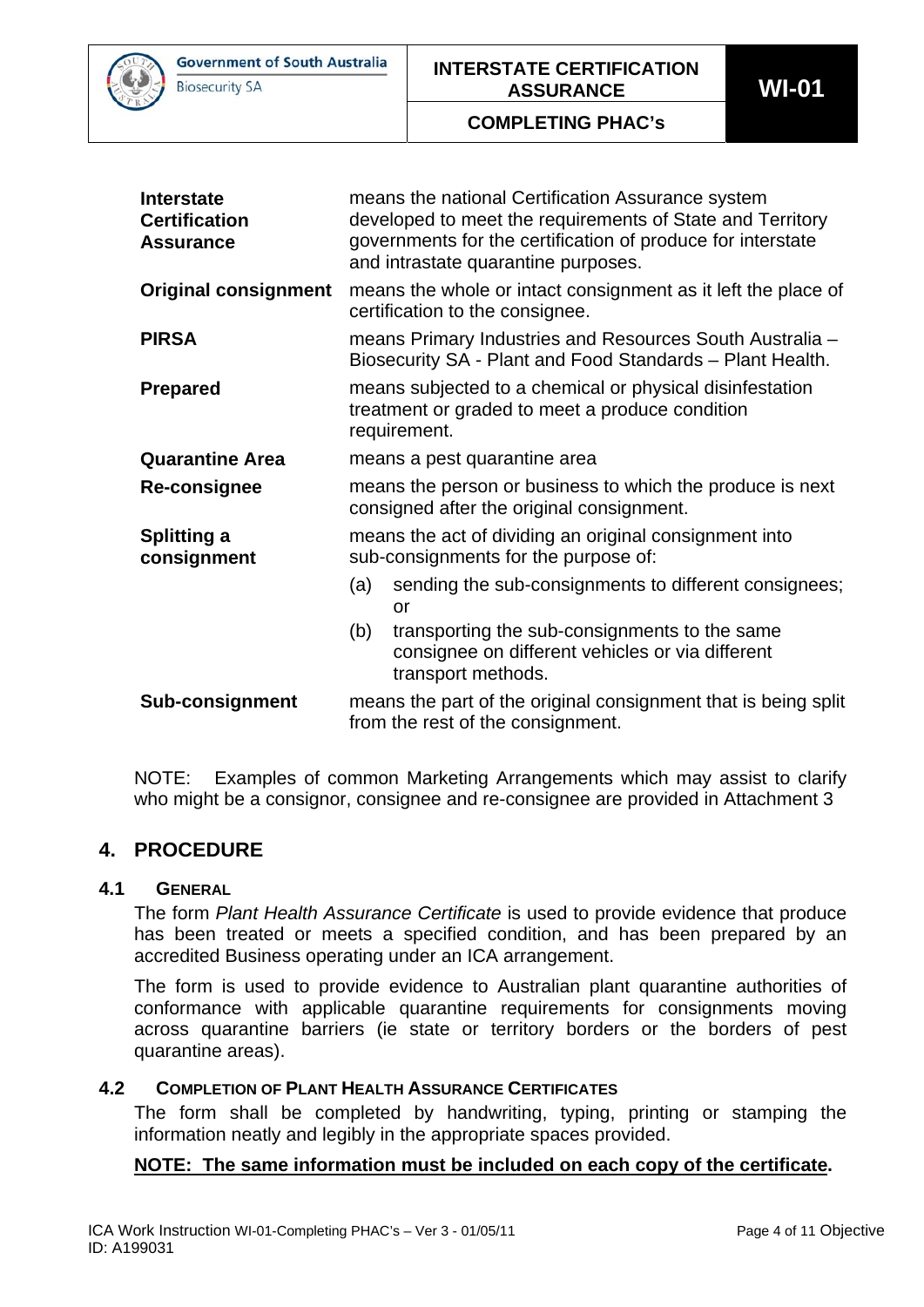# **Consignment Details**

*(Numbering is in accordance with the blank example certificate shown as Attachment 1)*

#### *(a) Consignor*

 Insert the name and physical address of the person or business consigning the produce.

 Normally person or business that prepared the produce for certification and/or is responsible for deciding where the produce will be initially sent after leaving the facility. Normally be the owner of the produce but may be an agent who makes marketing decisions on owner's behalf.

#### *(b) Consignee*

Insert the name and physical address of the consignee.

 Person or business to which the produce is initially consigned. Normally the purchaser such as a merchant or wholesaler, but may be an agent of the consignor or purchaser located within or outside South Australia.

#### *(c) Re-consigned To*

 This section is to be left blank at the time of issue by the ICA accredited Business and may only be completed by a consignee who is accredited under ICA-17 to reconsign original consignments or reconsign sub-consignments after splitting the original consignment or by a Biosecurity SA - Plant Health Inspector.

 (For additional information on splitting consignments or reconsigning original consignments refer to the Operational Procedure *Splitting Consignments and Reconsigning Original Consignments of Certified Produce* [ICA-17]).

#### *(d) Method of Transport*

 This section is to be completed by the ICA accredited Business where the information is known at the time of issuing the certificate.

 Tick or cross the box that corresponds to the means of transport for movement of the produce from the facility where the produce was certified.

- $\Box$  If by road, insert the truck and/or trailer number of the vehicle.
- $\Box$  If by rail, insert the consignment number provided by the transport company for the consignment.
- $\Box$  If by air, insert the intended Airline and Flight Number. (If by sea, strike out "Air", write "SEA" and insert name of the vessel and voyage number).

# **Certification Details**

# *(e) Accredited Business that Prepared the Produce*

 Name and physical address of ICA accredited Business that operates the facility that prepared and is certifying the produce.

 Name and physical address of accredited business should be the same as that shown on the Certificate of Accreditation for the ICA arrangement of the Business.

 Where this Business is the same as the consignor the words "Consignor as above" may be used.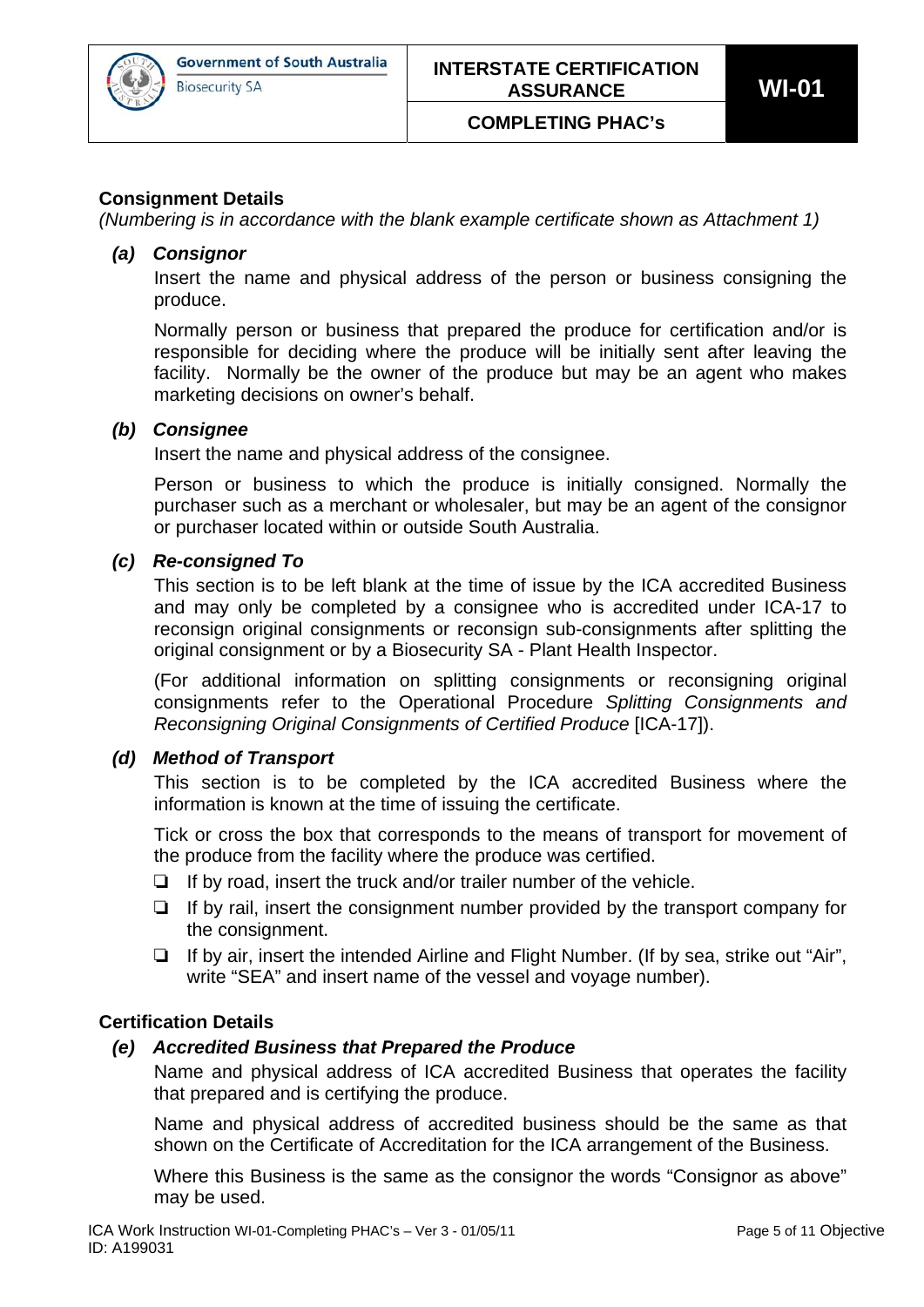# *(f) Grower or Packer*

Insert the name and physical address of the grower or packer of the produce.

 This should be the "Grown by" or "Packed by" name and physical address marked on the end of the packages in the consignment.

 Where this Business is the same as the consignor the words "Consignor as above" may be used.

# *(g) IP No., Facility and ICA Arrangement of Accredited Business*

 Insert the Interstate Produce (IP) Number, Facility number, ICA Arrangement Code and Expiry Date of the ICA accredited Business certifying the produce and operates the facility in which it was prepared. These details will also be those of whose name and physical address is entered at (e) Accredited Business that Prepared the Produce and appear on the Certificate of Accreditation.

 **NOTE: This Interstate Produce (IP) Number and ICA Arrangement must be the same as those marked on the packages.** 

# *(h) Brand Name or Identifying Marks (as marked on packages)*

 Insert any distinctive brand name marked on the packages. In cases where no brand name is used draw a line through the section or write 'none'.

# *(i) Date Code (as marked on packages)*

 Insert the date(s) or date code(s) marked on the packages after the produce was prepared and packed. When the consignment includes packages with different dates or date codes, include **all** dates or date codes marked.

# *(j) Number of Packages*

 Insert the number of packages in the consignment covered by the certificate. A separate line should be used for each type of produce and/or each type of package covered by the certificate.

# *(k) Type of Packages*

Insert the type of packages. Terms such as carton, tray or bulk bin should be used.

# *(l) Type of Produce*

Insert the common name of the type of produce prepared.

*The Authorised Signatory must rule off under the last entry in the number and type of packages and type of produce columns as demonstrated in the example (Attachment 2) to prevent changes or additions after issue.* 

# *(m) Authorisation for Split Consignments*

 The ICA accredited Business issuing the Assurance Certificate must not complete this section. Individual Assurance Certificates must be issued to cover each consignment (ie a discreet quantity of product transported to a single consignee at one time) to avoid splitting of consignments.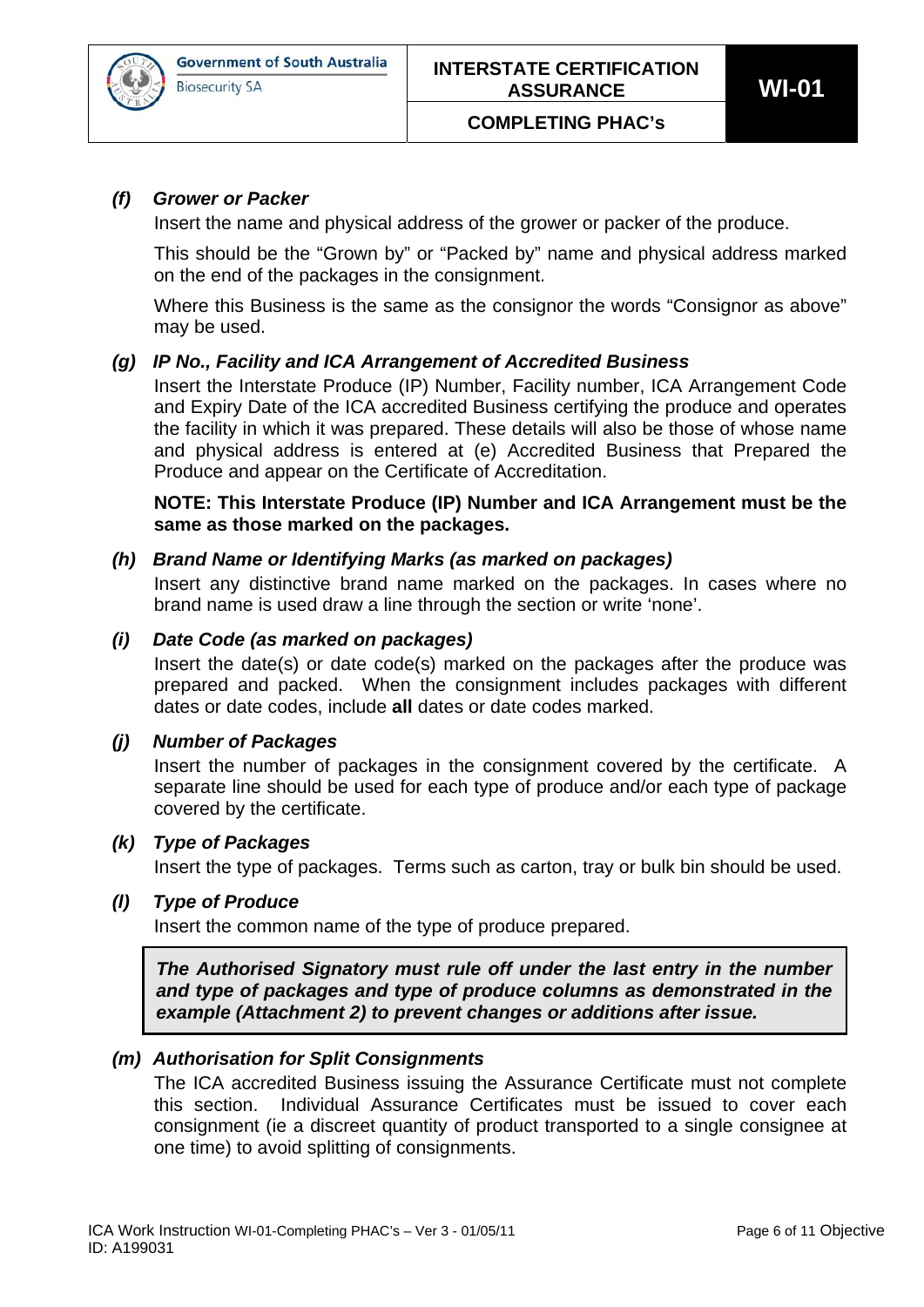

 This section must only be completed by a Business accredited under ICA-17 to split original consignments (refer ICA-17 Splitting Consignments or Reconsigning Original Consignments of Certified Produce) or a PIRSA Plant Health Inspector.

# **Treatment or Condition Details**

# *(n) Date*

 Insert the date or dates of treatment or grading for condition. Where the consignment contains packages prepared on several dates, enter each date of treatment or grading in the date column.

# *(o) Treatment or Condition*

 Tick or cross the box corresponding to the treatment applied or condition met. Be careful to tick the correct box as an error could lead to rejection of the consignment at the their destination market(s).

 Where applicable, complete the relevant concentration, duration and temperature details for the treatment applied in accordance with the requirements specified in the Operational Procedure covering the ICA arrangement.

 All produce covered by the same Assurance Certificate must have received the same treatment or met the same condition. Where a consignment includes produce that meets different treatment or condition requirements, separate certificates shall be issued for each treatment or condition.

# *(p) Additional Certification*

This section must display;

 "Meets ICA-XX" along with the relevant pest code e.g. "QFF/MFF" for the accreditation the ICA accredited Business is certifying the produce for, and

 All other current accreditation codes (ICA, area/property freedom accreditation(s) etc), that the Business has accreditation for, that are **required** for movement of the produce being certified.

# **Declaration**

 The Declaration section of an Assurance Certificate may only be completed and signed by an Authorised Signatory of an ICA accredited Business in accordance with the terms and conditions of the Business's ICA arrangement.

# *(q) Authorised Signatory's Name*

Insert the full printed name of the issuing Authorised Signatory.

# *(r) Signature*

Insert the signature of the issuing Authorised Signatory.

# *(s) Date*

Insert the date of issue.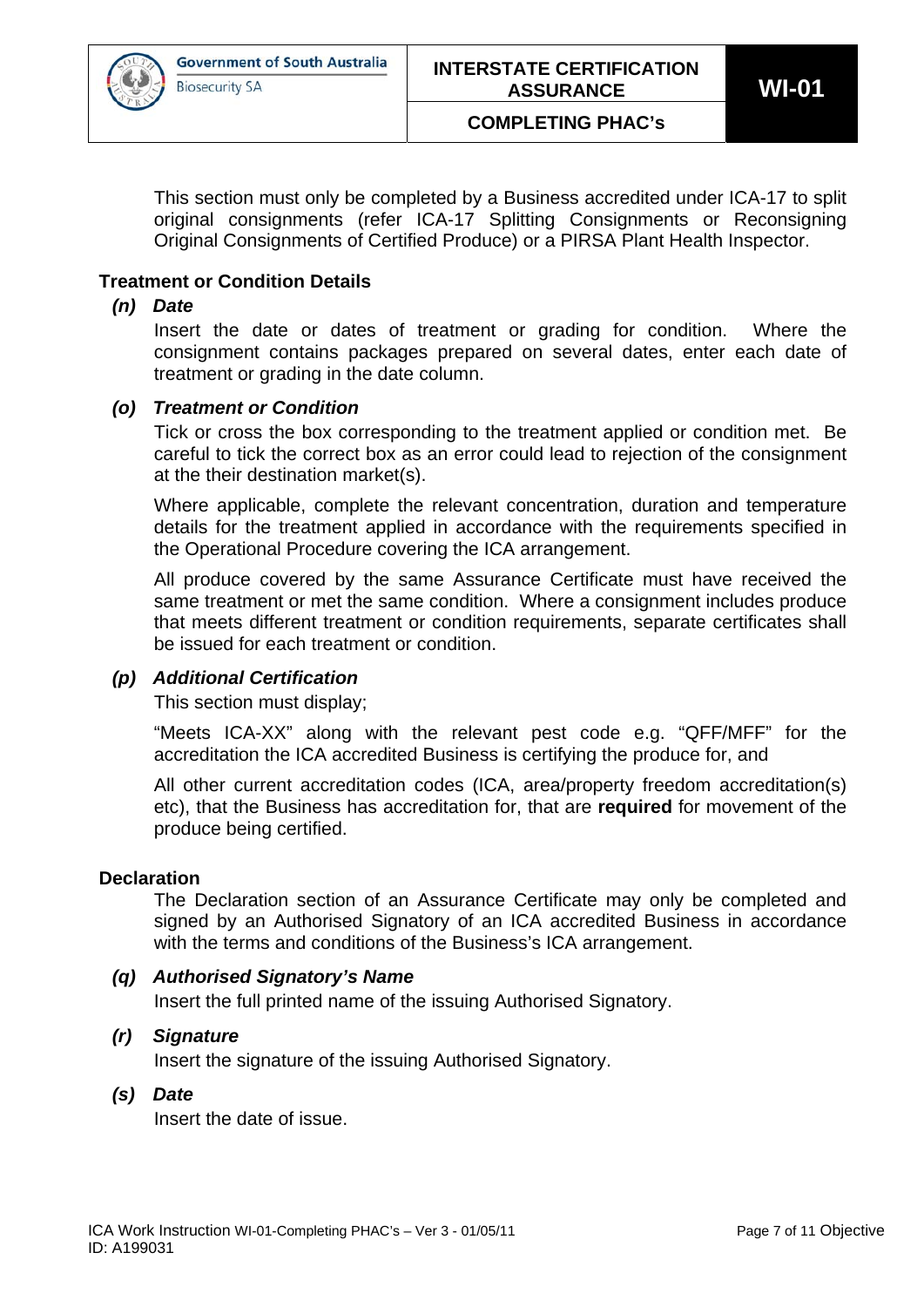#### **4.3 ALTERATIONS**

Where a minor error has been made in completion of an Assurance Certificate, the certificate may be amended by placing a single line through the incorrect information and inserting the correct information next to the alteration. An Authorised Signatory of the Business issuing the certificate **must** place their initials in close proximity to the amendment to verify the alteration.

An example of a correctly completed alteration is shown in Attachment 2 in the 'Type of Packages' section of the certificate.

Where the error is substantial or involves a number of sections on the certificate, the certificate shall be cancelled and a new certificate completed. Where a certificate is cancelled, the word 'CANCELLED' shall be written across the form and the original copy shall be maintained with the duplicate copy of the cancelled certificate.

**Under no circumstances shall the duplicate (white) copy be removed from the PHAC book. Failure to be able to produce all duplicate copies of PHAC's issued in the past 24 months may constitute grounds for cancellation or suspension of accreditation.** 

**Under no circumstances shall a person other than an Authorised Signatory of the Business that issued the certificate, an Authorised Inspector or an ICA-17 Accredited Signatory alter a completed Plant Health Assurance Certificate.** 

#### **4.4 DISTRIBUTION**

The **original** (yellow copy) must accompany the consignment. The original should accompany the consignment when leaving a Quarantine Area or on arrival at interstate quarantine barriers or markets requiring certification. The only exception to this rule is when original (whole) consignments are split by a Business accredited for an ICA arrangement for splitting consignments of certified produce.

Procedures for splitting consignments are detailed in the Operational Procedure *Splitting Consignments and Reconsigning Original Consignments of Certified Produce* [ICA-17].

The **duplicate** (white copy) must be retained by the ICA accredited Business that issued the certificate.

# **5. ATTACHMENTS**

**Attachment 1 Plant Health Assurance Certificate (BLANK)**

**Attachment 2 Plant Health Assurance Certificate (EXAMPLE)**

**Attachment 3 Market Arrangement Examples**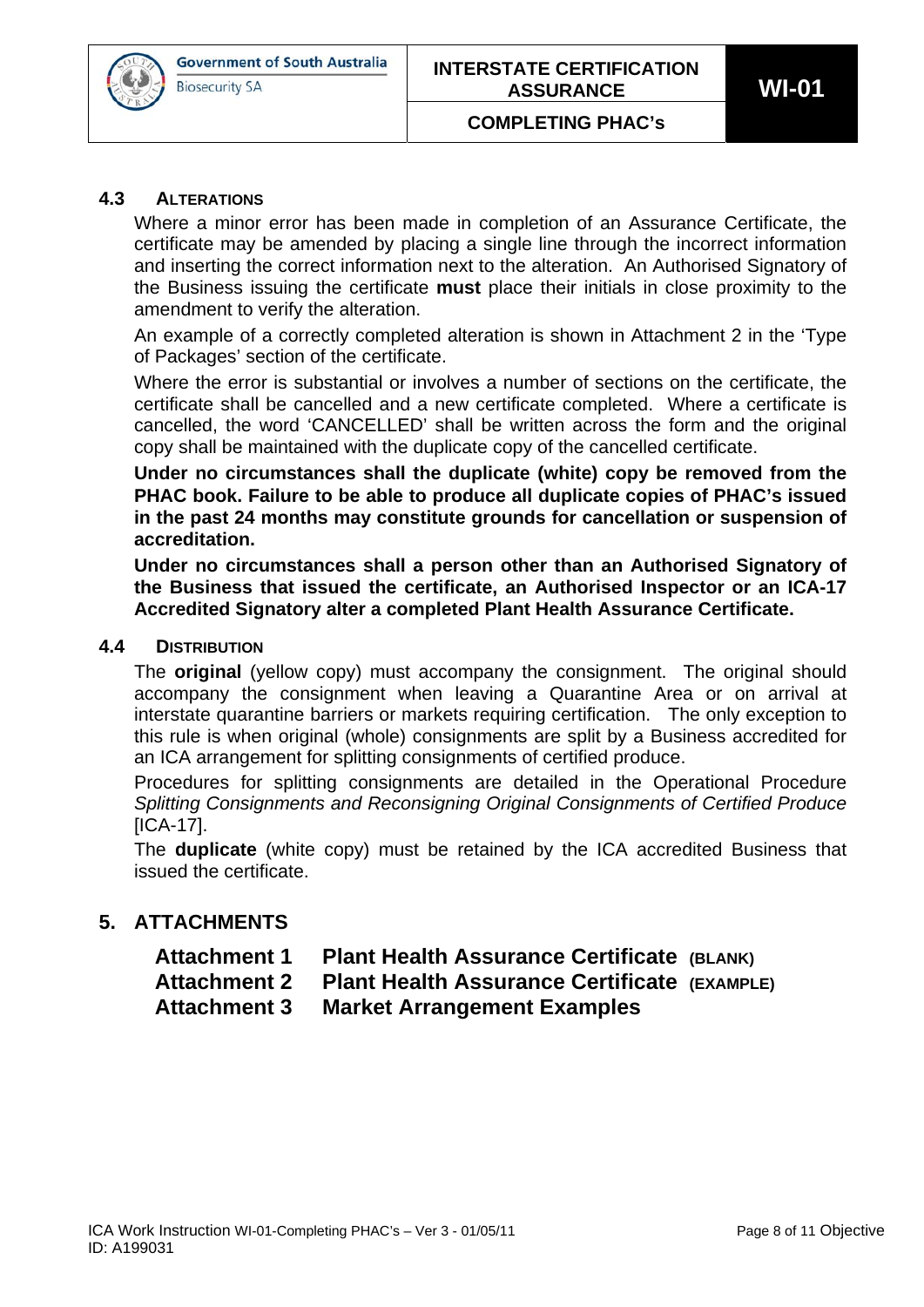

#### **Attachment 1**

|                                                               |                                                            | <b>IP Number</b> |                                                              | <b>Facility No.</b>    |            |          | <b>Arrangement Code</b>               |                                                         | <b>Expiry Date</b>                |                                     |                                                   |                                                                       |                       |  |
|---------------------------------------------------------------|------------------------------------------------------------|------------------|--------------------------------------------------------------|------------------------|------------|----------|---------------------------------------|---------------------------------------------------------|-----------------------------------|-------------------------------------|---------------------------------------------------|-----------------------------------------------------------------------|-----------------------|--|
| S                                                             |                                                            |                  |                                                              |                        |            | C<br>A   |                                       |                                                         |                                   |                                     |                                                   |                                                                       |                       |  |
|                                                               |                                                            |                  | <b>Consignment Details</b> (Please print)                    |                        |            |          |                                       |                                                         |                                   |                                     |                                                   |                                                                       |                       |  |
|                                                               |                                                            | Consignor        |                                                              |                        |            |          |                                       |                                                         |                                   | Consignee                           |                                                   |                                                                       |                       |  |
| Name                                                          |                                                            |                  |                                                              |                        |            |          |                                       |                                                         | Name                              |                                     |                                                   |                                                                       |                       |  |
| <b>Address</b><br>(a)                                         |                                                            |                  |                                                              |                        |            |          |                                       |                                                         |                                   |                                     | (b)                                               |                                                                       |                       |  |
|                                                               |                                                            |                  |                                                              |                        |            |          |                                       |                                                         | Address                           |                                     |                                                   |                                                                       |                       |  |
| Reconsigned To (Splitting consignments or whole consignments) |                                                            |                  |                                                              |                        |            |          |                                       |                                                         |                                   |                                     | Method of Transport (Provide details where known) |                                                                       |                       |  |
|                                                               | Name                                                       |                  |                                                              |                        |            |          |                                       |                                                         |                                   | Read                                |                                                   | Truck/Trailer Registration no.                                        |                       |  |
|                                                               |                                                            |                  |                                                              |                        |            |          |                                       |                                                         |                                   | Rail                                |                                                   |                                                                       | (d)                   |  |
|                                                               |                                                            | Address          |                                                              |                        | (C)        |          |                                       |                                                         |                                   |                                     |                                                   | Consignment no.                                                       |                       |  |
|                                                               |                                                            |                  | <b>Certification Details</b> (Please print)                  |                        |            |          |                                       |                                                         |                                   | Air                                 |                                                   | Airline/Flight no.                                                    |                       |  |
|                                                               |                                                            |                  | Accredited Business that Prepared the Produce (as IP# above) |                        |            |          |                                       |                                                         |                                   | Grower or Packer                    |                                                   |                                                                       |                       |  |
|                                                               | Name                                                       |                  |                                                              |                        |            |          |                                       |                                                         | Name                              |                                     |                                                   |                                                                       |                       |  |
|                                                               |                                                            |                  |                                                              |                        |            |          |                                       |                                                         |                                   | Address                             |                                                   | (f)                                                                   |                       |  |
|                                                               |                                                            | Address          |                                                              |                        | (e)        |          |                                       |                                                         |                                   |                                     |                                                   |                                                                       |                       |  |
|                                                               |                                                            |                  |                                                              |                        |            |          |                                       |                                                         |                                   |                                     |                                                   | For ICA-23 each source property must have a current Property Approval |                       |  |
|                                                               |                                                            |                  |                                                              |                        |            |          |                                       |                                                         |                                   |                                     |                                                   |                                                                       |                       |  |
|                                                               | Brand Name or Identifying Marks<br>(as marked on packages) |                  |                                                              |                        |            |          |                                       |                                                         | Date Code (as marked on packages) |                                     |                                                   |                                                                       |                       |  |
|                                                               |                                                            |                  |                                                              | (h)                    |            |          |                                       |                                                         | (i)                               |                                     |                                                   |                                                                       |                       |  |
|                                                               |                                                            |                  | Number of Packages                                           |                        |            |          | Type of Packages (eg. trays, cartons) | Type of Produce<br>Authorisation for Split Consignments |                                   |                                     |                                                   |                                                                       |                       |  |
|                                                               |                                                            |                  |                                                              |                        |            |          |                                       |                                                         |                                   |                                     |                                                   |                                                                       |                       |  |
|                                                               |                                                            |                  | (i)                                                          |                        |            | (k)      |                                       |                                                         | (l)                               |                                     |                                                   | (m)                                                                   |                       |  |
|                                                               |                                                            |                  |                                                              |                        |            |          |                                       |                                                         |                                   |                                     |                                                   |                                                                       |                       |  |
|                                                               |                                                            |                  |                                                              |                        |            |          |                                       |                                                         |                                   |                                     |                                                   |                                                                       |                       |  |
|                                                               |                                                            | Date             |                                                              | Treatment              |            |          | Chemical (Active Ingredient)          |                                                         |                                   | Concentration                       |                                                   | <b>Duration and Temperature</b>                                       |                       |  |
|                                                               |                                                            | I                | Dipping                                                      |                        |            |          | Dimethoate                            |                                                         | 400ppm                            |                                     |                                                   | One min. $\Box$ 10 Sec-then wet for 60 sec                            |                       |  |
|                                                               |                                                            |                  | Dipping                                                      |                        |            | Fenthion |                                       |                                                         | 412.5ppm                          |                                     | One min. $\Box$ 10 Sec-then wet for 60 sec        |                                                                       |                       |  |
|                                                               | <b>Flood Spaying</b>                                       |                  |                                                              |                        | Dimethoate |          |                                       | 400ppm                                                  |                                   | 10 seconds then wet for 60 seconds. |                                                   |                                                                       |                       |  |
|                                                               | $\prime$                                                   |                  |                                                              | <b>Flood Spaying</b>   |            |          | Fenthion                              | $\left( 0\right)$                                       |                                   | 412.5ppm                            |                                                   | 10 seconds then wet for 60 seconds.                                   |                       |  |
|                                                               |                                                            |                  |                                                              | Non-recirculated Spray |            |          | Fenthion                              |                                                         |                                   | 412.5ppm                            |                                                   | 10 seconds then wet for 60 seconds                                    |                       |  |
|                                                               |                                                            |                  | Fumigation<br>$\Box$                                         |                        |            |          | <b>Methyl Bromide</b>                 |                                                         |                                   | g/m <sup>3</sup>                    |                                                   | Two hours @                                                           | °C                    |  |
|                                                               |                                                            |                  | $\Box$ Heat Treatment                                        |                        |            |          |                                       |                                                         |                                   |                                     |                                                   |                                                                       |                       |  |
|                                                               |                                                            |                  | ADDITIONAL CERTIFICATION                                     |                        |            |          |                                       | (p)                                                     |                                   |                                     |                                                   |                                                                       |                       |  |
|                                                               |                                                            |                  |                                                              |                        |            |          |                                       |                                                         |                                   |                                     |                                                   |                                                                       | <b>ICA STAMP HERE</b> |  |
|                                                               |                                                            |                  |                                                              |                        |            |          |                                       |                                                         |                                   |                                     |                                                   |                                                                       |                       |  |

| Signatory's.<br><b>Name</b> (Please print)<br>Authorised | ianature | Date |  |
|----------------------------------------------------------|----------|------|--|
|                                                          |          |      |  |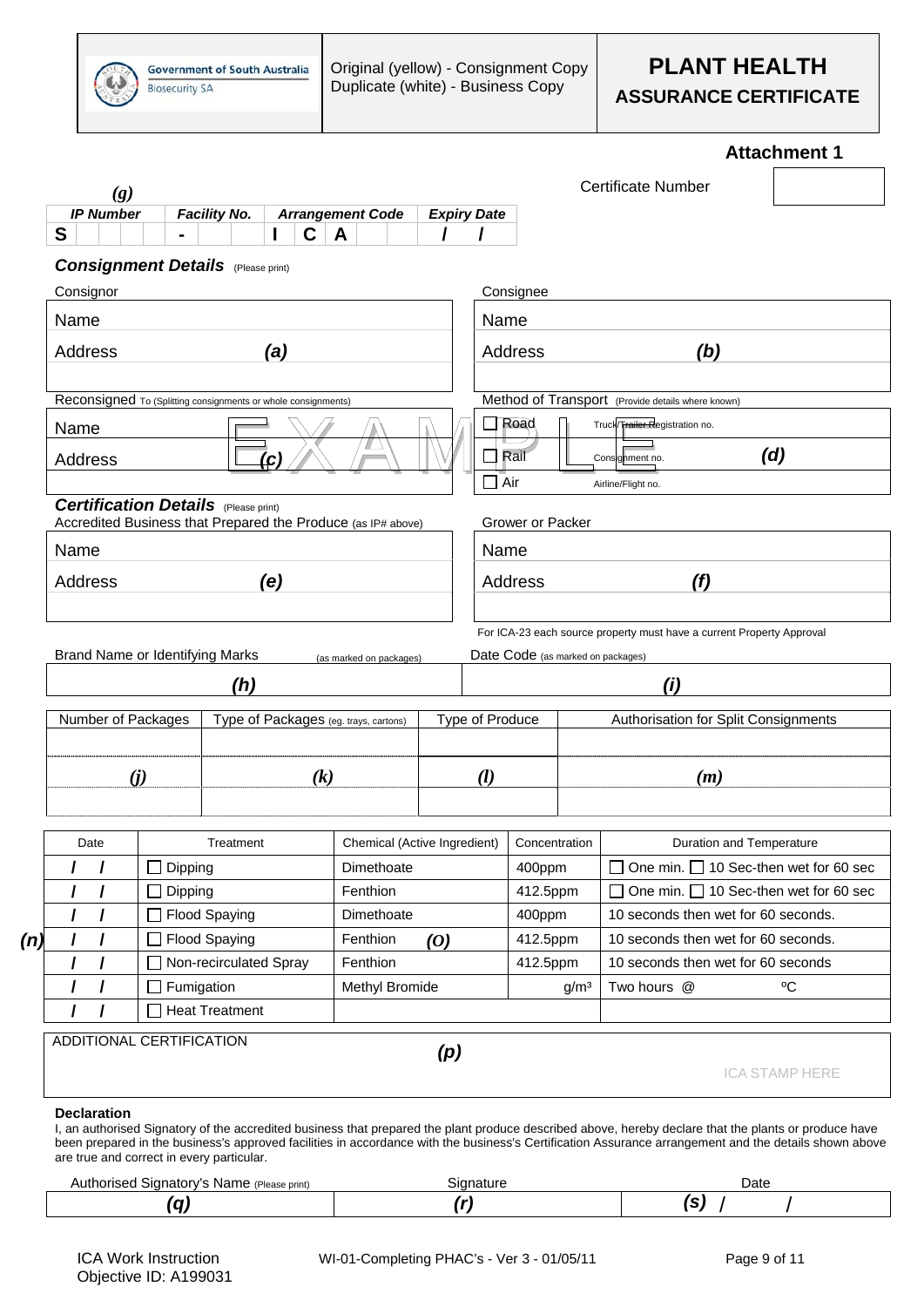

|                                                                                                             |                    |                                     |                                       |    |                                            |                                |  |                                                                                                                                |                                |                                                                                |                                                   | <b>Attachment 2</b> |  |
|-------------------------------------------------------------------------------------------------------------|--------------------|-------------------------------------|---------------------------------------|----|--------------------------------------------|--------------------------------|--|--------------------------------------------------------------------------------------------------------------------------------|--------------------------------|--------------------------------------------------------------------------------|---------------------------------------------------|---------------------|--|
|                                                                                                             |                    |                                     |                                       |    |                                            |                                |  |                                                                                                                                |                                |                                                                                | <b>Certificate Number</b>                         | 99999               |  |
| <b>IP Number</b>                                                                                            |                    | <b>Facility No.</b>                 |                                       |    |                                            | <b>Arrangement Code</b>        |  | <b>Expiry Date</b>                                                                                                             |                                |                                                                                |                                                   |                     |  |
| 9 9 9 9<br>S.                                                                                               |                    | 0<br>1                              |                                       | C. | $\mathsf{A}$                               | $\overline{2}$<br>3            |  | 1/1/09                                                                                                                         |                                |                                                                                |                                                   |                     |  |
| <b>Consignment Details</b> (Please print)                                                                   |                    |                                     |                                       |    |                                            |                                |  |                                                                                                                                |                                |                                                                                |                                                   |                     |  |
| Consignor                                                                                                   |                    |                                     |                                       |    |                                            |                                |  |                                                                                                                                | Consignee                      |                                                                                |                                                   |                     |  |
| <b>PRODUCE</b><br><b>ABC</b><br>Name                                                                        |                    |                                     |                                       |    |                                            |                                |  |                                                                                                                                |                                |                                                                                | Name TOMATO GROWERS                               |                     |  |
| Address<br><b>BEAN RD</b>                                                                                   |                    |                                     |                                       |    |                                            |                                |  |                                                                                                                                | Address<br><b>SOMEWHERE RD</b> |                                                                                |                                                   |                     |  |
| 5999<br>PLENTIVILLE SA<br>Reconsigned To (Splitting consignments or whole consignments)                     |                    |                                     |                                       |    |                                            |                                |  |                                                                                                                                |                                |                                                                                | SOMEPLACE VIC                                     | 3999                |  |
|                                                                                                             |                    |                                     |                                       |    |                                            |                                |  |                                                                                                                                |                                |                                                                                | Method of Transport (Provide details where known) |                     |  |
| Name<br>Address                                                                                             |                    |                                     |                                       |    |                                            |                                |  | <b>SSS 999</b><br>⊠ Road<br>Truck/Trailer Registration no.<br>Rail<br>Consignment ho.<br>Air<br>Airline/ <del>Flight n</del> o |                                |                                                                                |                                                   |                     |  |
| <b>Certification Details</b> (Please print)<br>Accredited Business that Prepared the Produce (as IP# above) |                    |                                     |                                       |    |                                            |                                |  |                                                                                                                                | Grower or Packer               |                                                                                |                                                   |                     |  |
| Name                                                                                                        | <b>ABC PRODUCE</b> |                                     |                                       |    |                                            |                                |  |                                                                                                                                | Name                           |                                                                                | <b>ABC PRODUCE</b>                                |                     |  |
| Address BEAN RD                                                                                             |                    |                                     |                                       |    |                                            |                                |  |                                                                                                                                |                                |                                                                                | Address BEAN RD                                   |                     |  |
|                                                                                                             | PLENTIVILLE SA     |                                     |                                       |    | 5999                                       |                                |  |                                                                                                                                | PLENTIVILLE SA<br>5999         |                                                                                |                                                   |                     |  |
|                                                                                                             |                    |                                     |                                       |    |                                            |                                |  | For ICA-23 each source property must have a current Property Approval<br>Date Code (as marked on packages)                     |                                |                                                                                |                                                   |                     |  |
| Brand Name or Identifying Marks (as marked on packages)                                                     |                    |                                     |                                       |    |                                            |                                |  |                                                                                                                                |                                |                                                                                |                                                   |                     |  |
| <b>ABC TOMATOES</b>                                                                                         |                    |                                     |                                       |    |                                            |                                |  | $6 - 12 - 07$                                                                                                                  |                                |                                                                                |                                                   |                     |  |
| Number of Packages                                                                                          |                    |                                     | Type of Packages (eg. trays, cartons) |    |                                            |                                |  | Type of Produce                                                                                                                |                                |                                                                                | Authorisation for Split Consignments              |                     |  |
| 100                                                                                                         |                    | <b>TRAYS</b>                        |                                       |    |                                            |                                |  |                                                                                                                                | <b>IROMA TOMATO</b>            |                                                                                |                                                   |                     |  |
|                                                                                                             |                    |                                     |                                       |    |                                            |                                |  |                                                                                                                                |                                |                                                                                |                                                   |                     |  |
|                                                                                                             |                    |                                     |                                       |    |                                            |                                |  |                                                                                                                                |                                |                                                                                |                                                   |                     |  |
|                                                                                                             |                    |                                     |                                       |    |                                            |                                |  |                                                                                                                                |                                |                                                                                |                                                   |                     |  |
| Date<br>Treatment                                                                                           |                    |                                     |                                       |    | Chemical (Active Ingredient)<br>Dimethoate |                                |  | Concentration<br>400ppm                                                                                                        |                                | <b>Duration and Temperature</b><br>One min. $\Box$ 10 Sec-Then wet for 60 sec. |                                                   |                     |  |
| Dipping<br>Dipping                                                                                          |                    | Fenthion                            |                                       |    |                                            |                                |  | One min. □ 10 Sec-Then wet for 60 sec.                                                                                         |                                |                                                                                |                                                   |                     |  |
|                                                                                                             |                    | <b>Flood Spaying</b>                |                                       |    |                                            | $\boldsymbol{0}$<br>Dimethoate |  |                                                                                                                                | 412.5ppm<br>400ppm             |                                                                                | 10 seconds then wet for 60 seconds                |                     |  |
|                                                                                                             |                    | <b>Flood Spaying</b>                |                                       |    |                                            | Fenthion                       |  |                                                                                                                                |                                |                                                                                | 10 seconds then wet for 60 seconds                |                     |  |
|                                                                                                             |                    |                                     | Non-recirculated Spray                |    |                                            | Fenthion                       |  |                                                                                                                                | 412.5ppm<br>412.5ppm           |                                                                                | 10 seconds then wet for 60 seconds                |                     |  |
| $\prime$                                                                                                    |                    |                                     |                                       |    |                                            | Methyl Bromide                 |  |                                                                                                                                | g/m <sup>3</sup>               |                                                                                | Two hours @                                       | $\rm ^{0}C$         |  |
|                                                                                                             |                    |                                     |                                       |    |                                            |                                |  |                                                                                                                                |                                |                                                                                |                                                   |                     |  |
|                                                                                                             |                    | Fumigation<br><b>Heat Treatment</b> |                                       |    |                                            |                                |  |                                                                                                                                |                                |                                                                                |                                                   |                     |  |